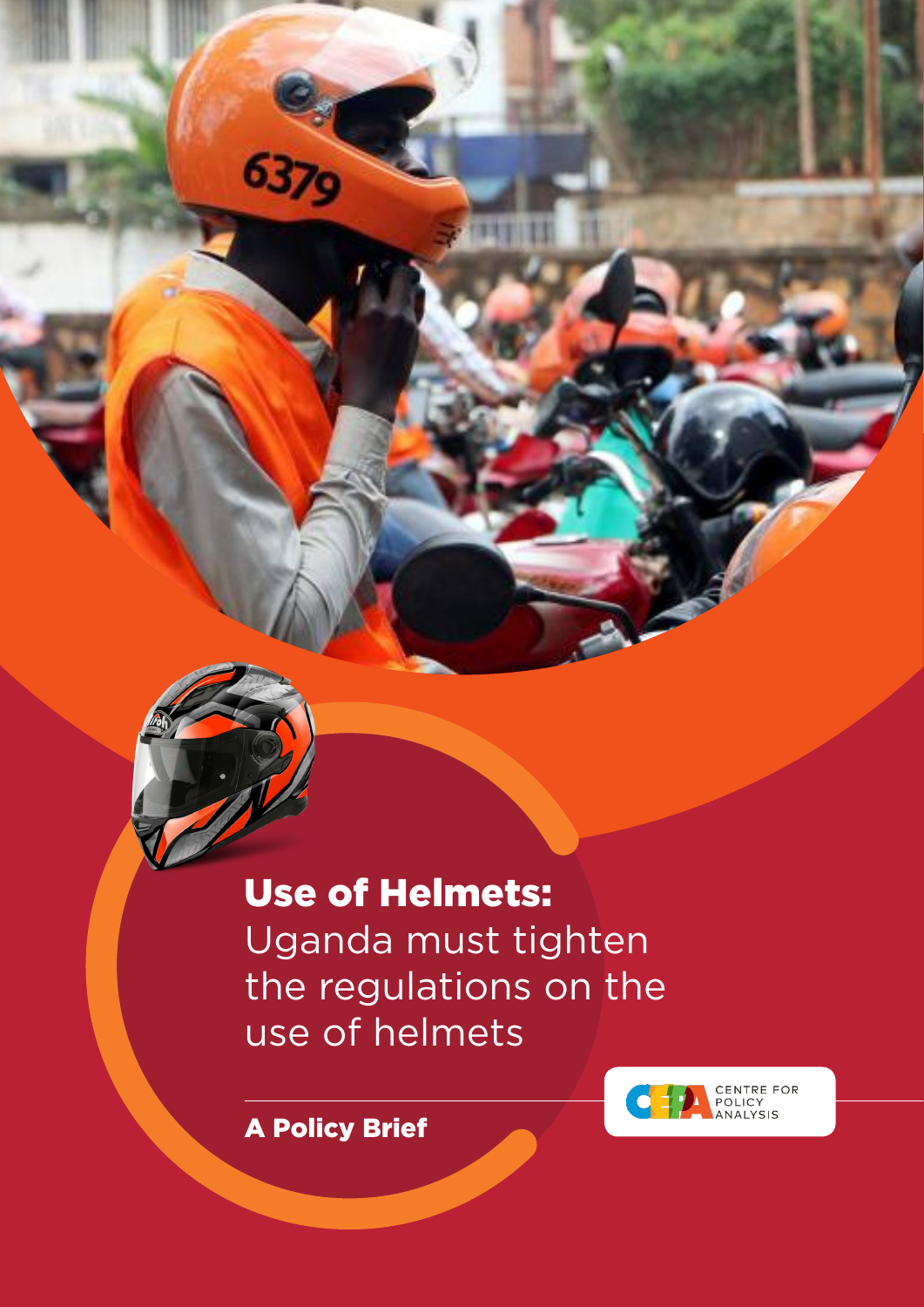

# **1. Introduction**

Road traffic injuries are a major public health problem and a leading cause of death and injury around the world. The most recent Global Status Report on Road Safety indicated that two and three-wheelers make up 28% of all global deaths.<sup>1</sup>

In many low-income and middle-income countries- such as Uganda, where motorcycles and bicycles are an increasingly common means of transport, users of two-wheelers make up a large proportion of those injured or killed on the roads. Motorcycle riders are at an increased risk of being involved in a crash. This is predominantly because they often share the traffic space with fast-moving cars, buses and trucks, and also because they are less visible.<sup>2</sup>

In addition, their lack of physical protection makes them particularly vulnerable to being injured if they are involved in a collision.

In Uganda, motorcycle taxis, known as boda bodas, are responsible for a growing proportion of (Road Traffic Injuries) RTIs. According to Uganda Police Crime Reports, RTI motorcycle contribution rose steadily from 24.5% in 2009 to 33.9 in 2017. In the casualty ward at Mulago Hospital, RTIs accounted for a greater proportion of patients and traumas in 2018 compared to 2015 (10%/ 41% and 36%/ 64%), respectively.<sup>3</sup> In 2020, motorcyclists accounted for 31 % of road fatalities (1,146).<sup>4</sup>

# **2. Methodology**

This policy brief was informed by the desk review research by the Centre for Policy Analysis: Assessment of the Legal and Regulatory Framework for Road Safety in Uganda. The study predominantly adopted a desk review approach to identify the gaps in the legal and regulatory framework for road safety. A systematic review of the documents concerning the road safety policies, laws and regulations was conducted. The analysis was also informed by consultations with the key stakeholders in road safety in Uganda.

## **3. Assessing the relationship between helmet use and road traffic injuries**

Head injuries are the leading cause of death and major trauma among two or three-wheeled motor vehicle users.<sup>5</sup>

<sup>1</sup> WHO 2018. Global Status Report

<sup>2</sup> Global Road Safety Partnership

<sup>3</sup> Vaca, S. D., Feng, A. Y., Ku, S., Jin, M. C., Kakusa, B. W., Ho, A. L., ... & Grant, G. (2020). Boda bodas and road traffic injuries in Uganda: an overview of traffic safety trends from 2009 to 2017. International journal of environmental research and public health, 17(6), 2110.

<sup>4</sup> Annual Police Crime Report 2020

<sup>5</sup> MacLeod JBA, DiGiacomo JC, Tinkoff G. An evidence-based review: Helmet efficacy to reduce head Injury and mor-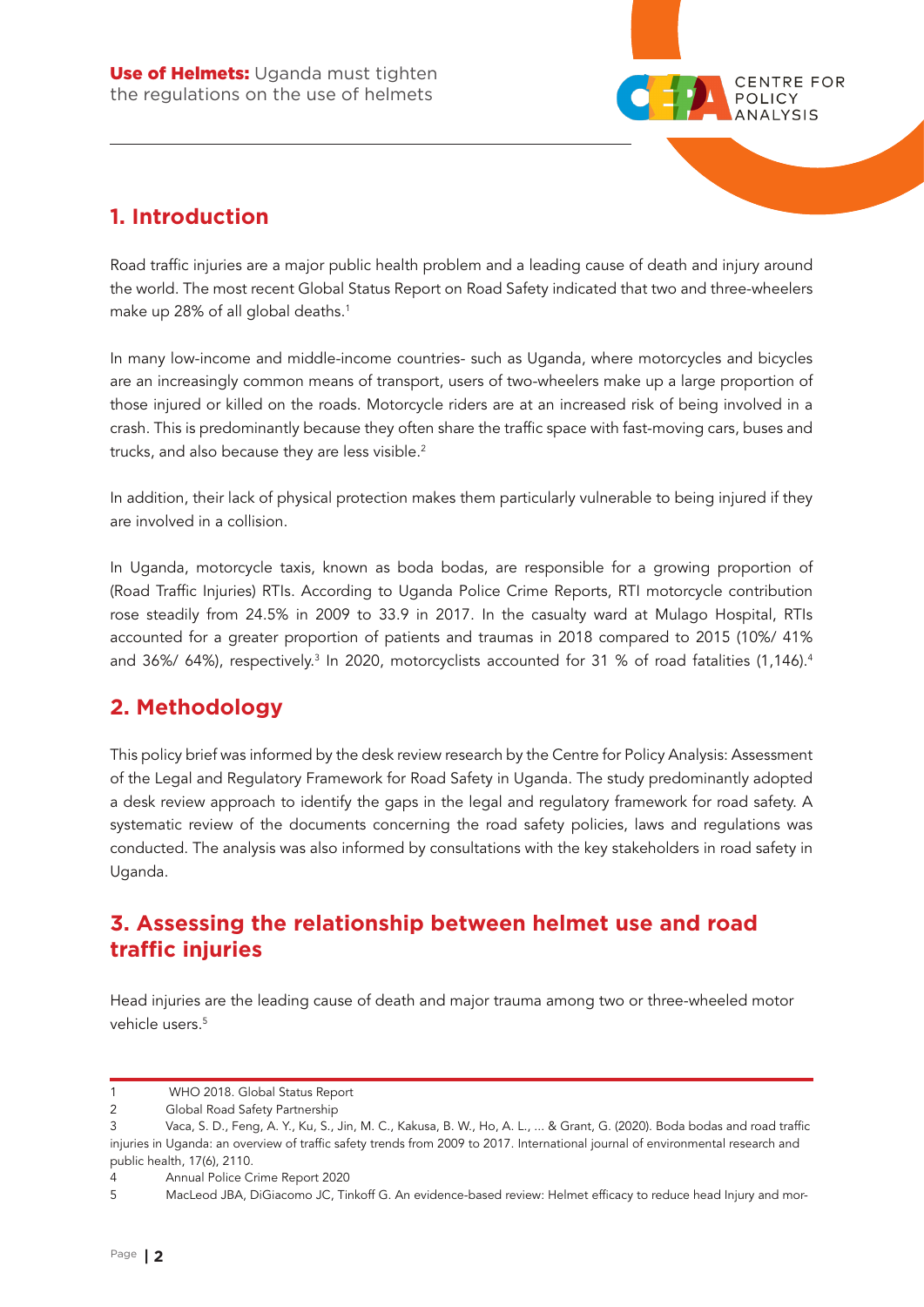

These would be prevented or reduced with the use of safety helmets. As aforementioned, motorcyclists and passengers in motorcycle crashes account contribute greatly to the total number of road crashes. In 2019, they contributed 41.8% of road fatalities in Uganda and accounted for 31 % in 2020. This is further illustrated in the figure below.



### **Figure 1: Fatalities by Road User Category in 2020**

*Source: Liu B et al 2005*

When a motorcycle or bicycle is involved in a collision, the rider is often thrown from the cycle. If the rider's head hits an object, such as the ground, the head's forward motion is stopped, but the brain, having its mass, continues to move forward until it strikes the inside of the skull. It then rebounds, striking the opposite side of the skull.6 This type of injury can result in anything from a minor head injury, such as concussion, to a fatal head injury.7 Head injuries that result from either contact or acceleration-deceleration injuries are themselves divided into two categories: open or closed head injuries. Most traumatic brain injuries are the result of closed head injuries – that is, there is no open wound to the brain. $8$ 

**Fact:** Wearing a motorcycle helmet correctly reduces the risk of death by 40% and the risk of severe injury by 70%.

tality in motorcycle crashes: EAST practice management guidelines. J Trauma. 2010 Nov;69(5):1101–11.

<sup>6</sup> Helmets: a road safety manual for decision-makers and practitioners. Geneva, World Health Organization, 2006: https://www.grsproadsafety.org/wp-content/uploads/Helmets\_English.pdf

<sup>7</sup> WH0. https://www.who.int/roadsafety/projects/manuals/helmet\_manual/1-Why.pdf

<sup>8</sup> Ibid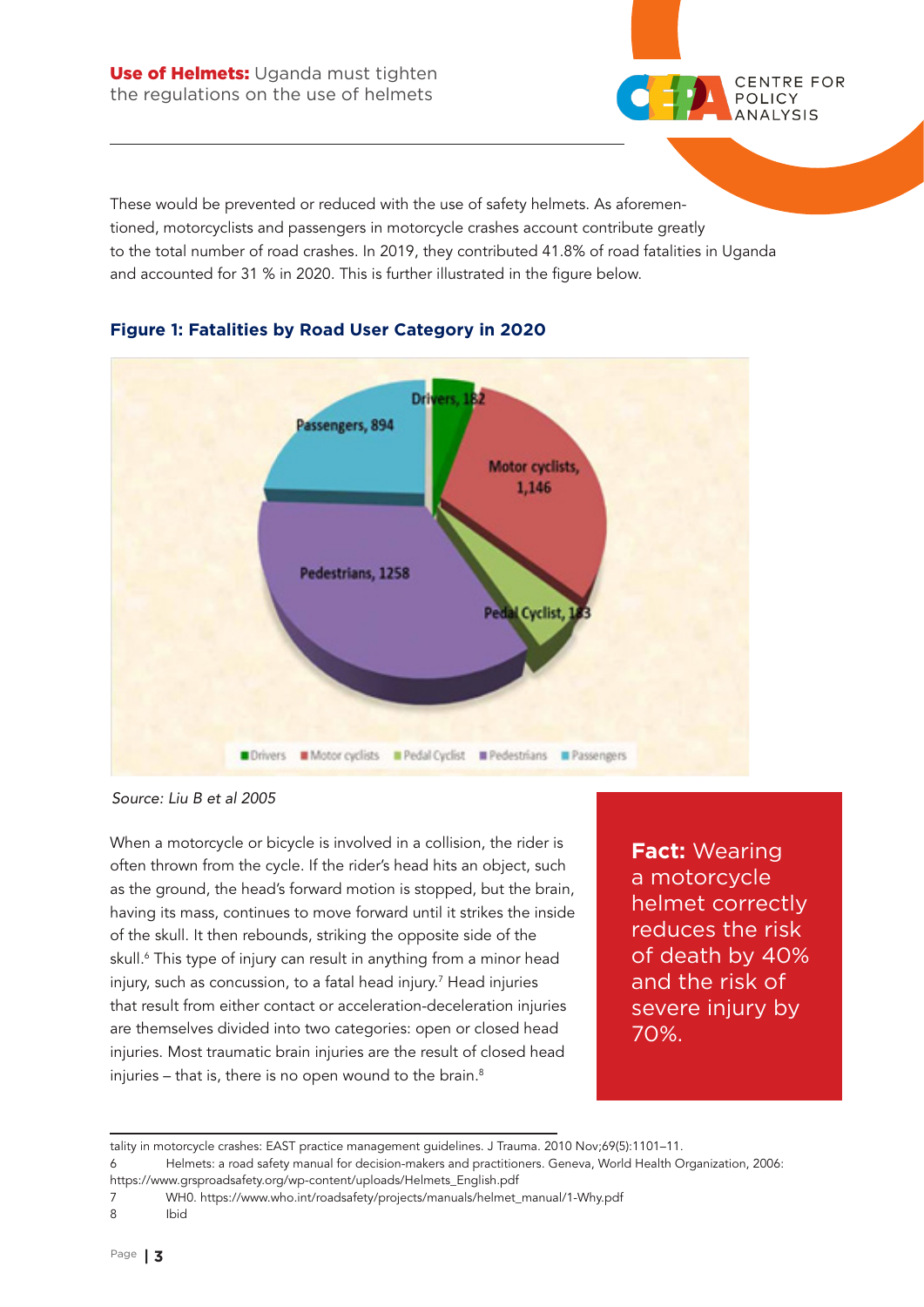

Published systematic reviews summarized the available evidence on helmets and their impact on mortality, as well as on head, face and neck injuries, following motorcycle crashes.9

This is summarized below.

### Summary of systematic review of effectiveness of motorcycle helmets

| Not wearing a helmet                     | Wearing a helmet                                     |
|------------------------------------------|------------------------------------------------------|
| Increases the risk of sustaining a head  | Decreases the risk and severity of injuries by about |
| injury;                                  | 72%;                                                 |
| Increases the severity of head injuries; | Decreases the likelihood of death by up to 39%, with |
|                                          | the probability depending on the speed of the motor- |
|                                          | cycle involved;                                      |
| Increases the time spent in hospital;    | Decreases the costs of health care associated with   |
| Increases the likelihood of dying from a | crashes                                              |
| head injury                              |                                                      |

# **3.1 Essential Facts about the use of helmets:**

- A. Helmets work in preventing the risk of serious brain injury and death in the following ways:
	- Absorbing crash energy and dissipating it across a greater surface area so the impact is not concentrated in a particular area of the head.
	- Acting as a mechanical barrier between the rider's head and any external object and thus preventing direct contact.
	- Reducing the deceleration of the skull, which results in the brain hitting the skull with much less force.
- B. Motorcycle helmet use can lead to an estimated 42% reduction in risk of fatal injuries and a 69% reduction in risk of non-fatal head injuries.
- C. Full face helmets are the most effective at preventing head and cervical injuries and provide significant protective effects on the outcomes compared with either half-coverage helmets or open helmets.
- D. Helmets should be correctly fitted and fastened to ensure their effectiveness. They should provide adequate head coverage and remain in place during normal riding
- E. Substandard helmets might not provide adequate protection to the head, because they lack the protective layers to absorb and dissipate the energy from impacts
- F. Helmets should be worn by motorcycle operators and passengers from all age groups.
- G. The use of motorcycle helmets by adult riders is significantly associated with the use of helmets among child passengers
- H. Helmet use does not affect the likelihood of a crash. However, it reduces the risk of serious injury and fatality when a crash occurs, adding to the financial burden created by motorcycle crashes.

9 Liu B et al. Helmets for preventing injury in motorcycle riders. The Cochrane Database of Systematic Reviews, 2005 (4).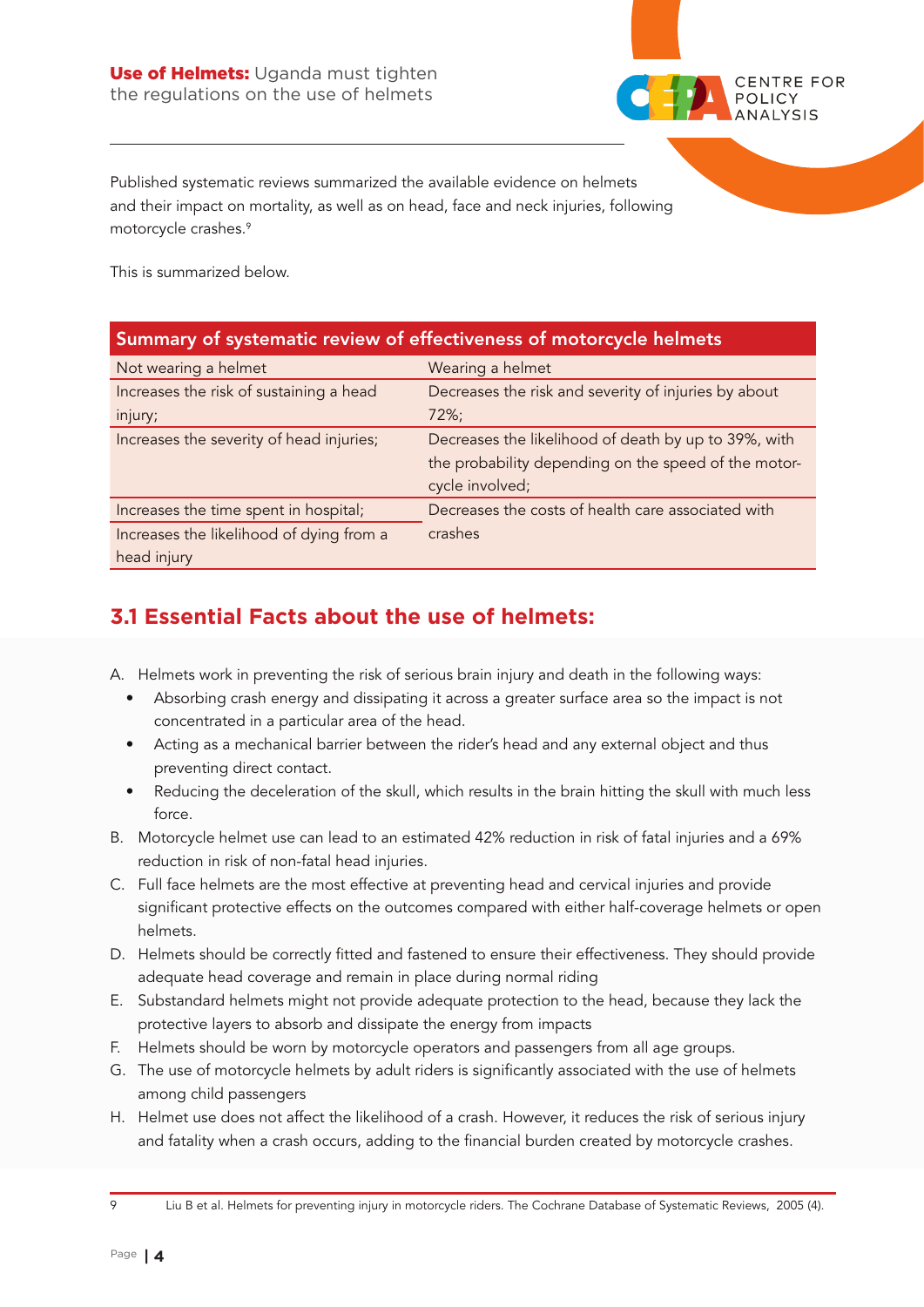

# **4. Gaps in the regulations on the use of helmets in Uganda.**

The regulations are silent on the minimum age/height/size at which children are allowed to ride as passengers on motorized two-wheelers. The law does not specify the minimum age to be a pillion rider. The law does not establish the minimum height/size for a child to be a pillion rider.

The regulations do not provide for protective helmet standards directed at children in particular and are silent on helmet wearing for the various types of two-wheelers (bicycles, e-bikes and mopeds) in Uganda.

### **5. Recommendations**

- 1. Amend the regulations to provide for minimum standards for helmets acceptable to be used by a motor vehicle rider and passenger and make the use of helmets mandatory. Standards – of design and materials used – should be set to give motorcyclists a high level of protection in the event of a crash.
- 2. The regulations should clearly state that it is mandatory to use helmets by both the riders and passengers. Laws calling for the mandated use of motorcycle helmets have proven to be the most effective means of improving helmet use.10
- 3. Provide a minimum age, height or size for children to be pillion riders. Some children are too young and therefore should not be allowed to be passengers on motorcycles. For example, it is difficult for babies to wear helmets while on motorcycles.
- 4. Specify the protective standards (for helmets) for the children when using two-wheel vehicles. The regulation should provide for the right sizes and standards for the helmets suitable for children.
- 5. Adopt a comprehensive approach to increasing helmet use including regulations, reducing the cost of helmets by waiving taxes, safety sensitization, and campaigns encouraging correct helmet use.

10 Helmets: a road safety manual for decision-makers and practitioners. Geneva, World Health Organization, 2006: https://www.grsproadsafety.org/wp-content/uploads/Helmets\_English.pdf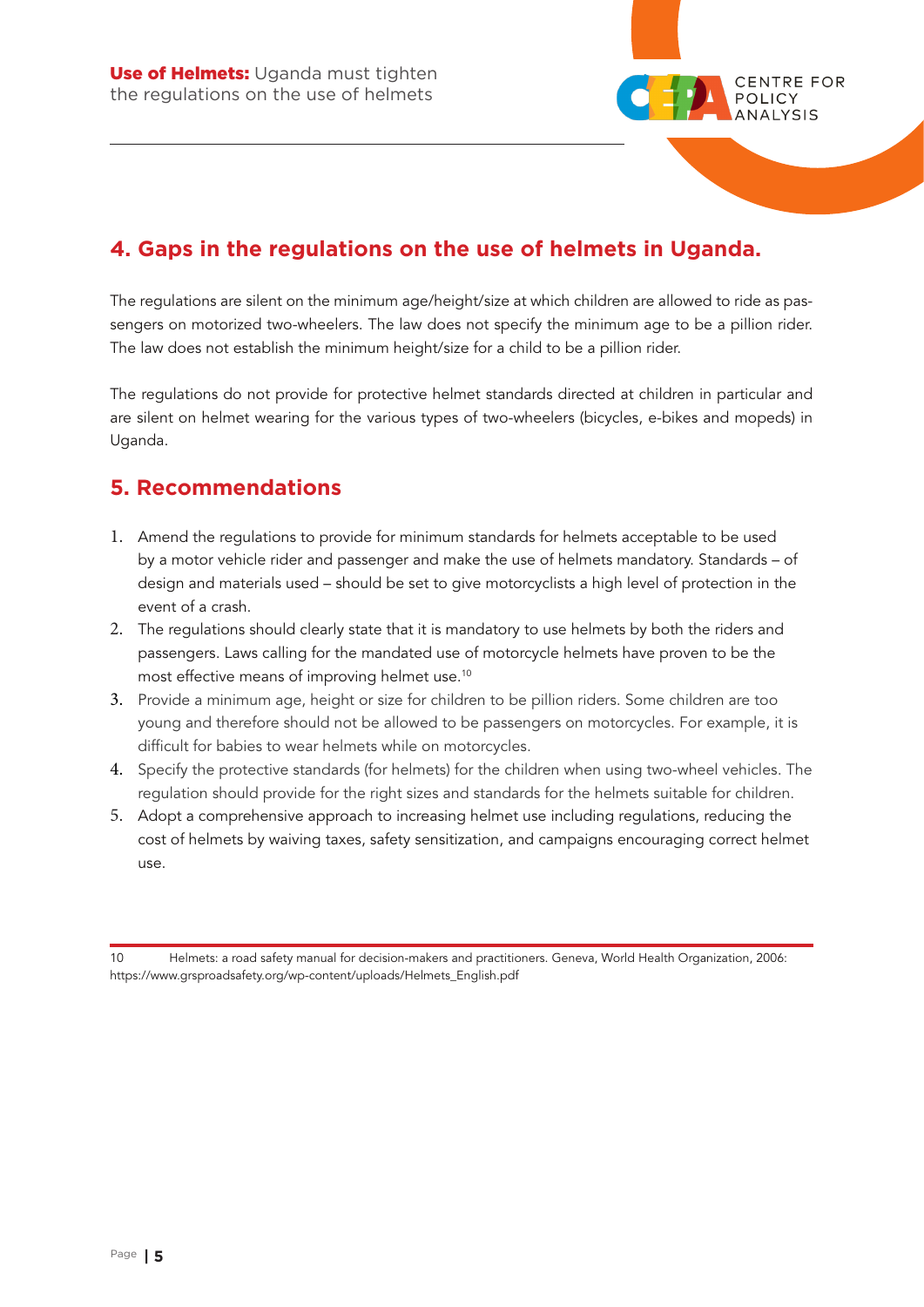

### **REFERENCES**

- 1. Annual Police Crime Report 2020
- 2. Global Road Safety Partnership 2020
- 3. Helmets: a road safety manual for decision-makers and practitioners. Geneva, World Health Organization, 2006: https://www.grsproadsafety.org/wp-content/uploads/Helmets\_English.pdf
- 4. Liu B et al (2005). Helmets for preventing injury in motorcycle riders. The Cochrane Database of Systematic Reviews, 2005 (4).
- 5. MacLeod JBA, DiGiacomo JC, Tinkoff G. An evidence-based review: Helmet efficacy to reduce head Injury and mortality in motorcycle crashes: EAST practice management guidelines. J Trauma. 2010 Nov;69(5):1101–11.
- 6. Vaca, S. D., Feng, A. Y., Ku, S., Jin, M. C., Kakusa, B. W., Ho, A. L., ... & Grant, G. (2020). Boda bodas and road traffic injuries in Uganda: an overview of traffic safety trends from 2009 to 2017. International journal of environmental research and public health, 17(6), 2110.
- 7. WHO 2018. Global Status Report
- 8. WHO Fact Sheet. https://www.who.int/violence\_injury\_prevention/publications/road\_traffic/factsheet\_3\_web.pdf

## **Disclaimer:**

This document has been produced with the help of a grant from the Global Road Safety Partnership a hosted project of the International Federation of Red Cross and Red Crescent Societies (IFRC). The contents of this document are the sole responsibility of the authors and can under no circumstances be regarded as reflecting the positions of the IFRC nor those of Bloomberg Philanthropies.

### **About the publication:**

This policy brief is a publication by the Centre for Policy Analysis with the support from Global Road Safety Partnership. Website: www.cepa.or.ug Email: info@cepa.or.ug

All rights reserved. No part of this publication may be reproduced, stored in a retrieval system or transmitted in any form or by any means, electronic, mechanical, photocopying, recording or otherwise, without prior permission of the Centre for Policy Analysis except for the use of brief quotations for civil society advocacy or academic purposes.

## **Citation:**

Mwesigye Godfrey, Wamajji Reagan and Asimwe John (2021). Use of Helmets: Uganda must tighten the regulations on the use of helmets. Policy Brief. Centre for Policy Analysis, Kampala Uganda.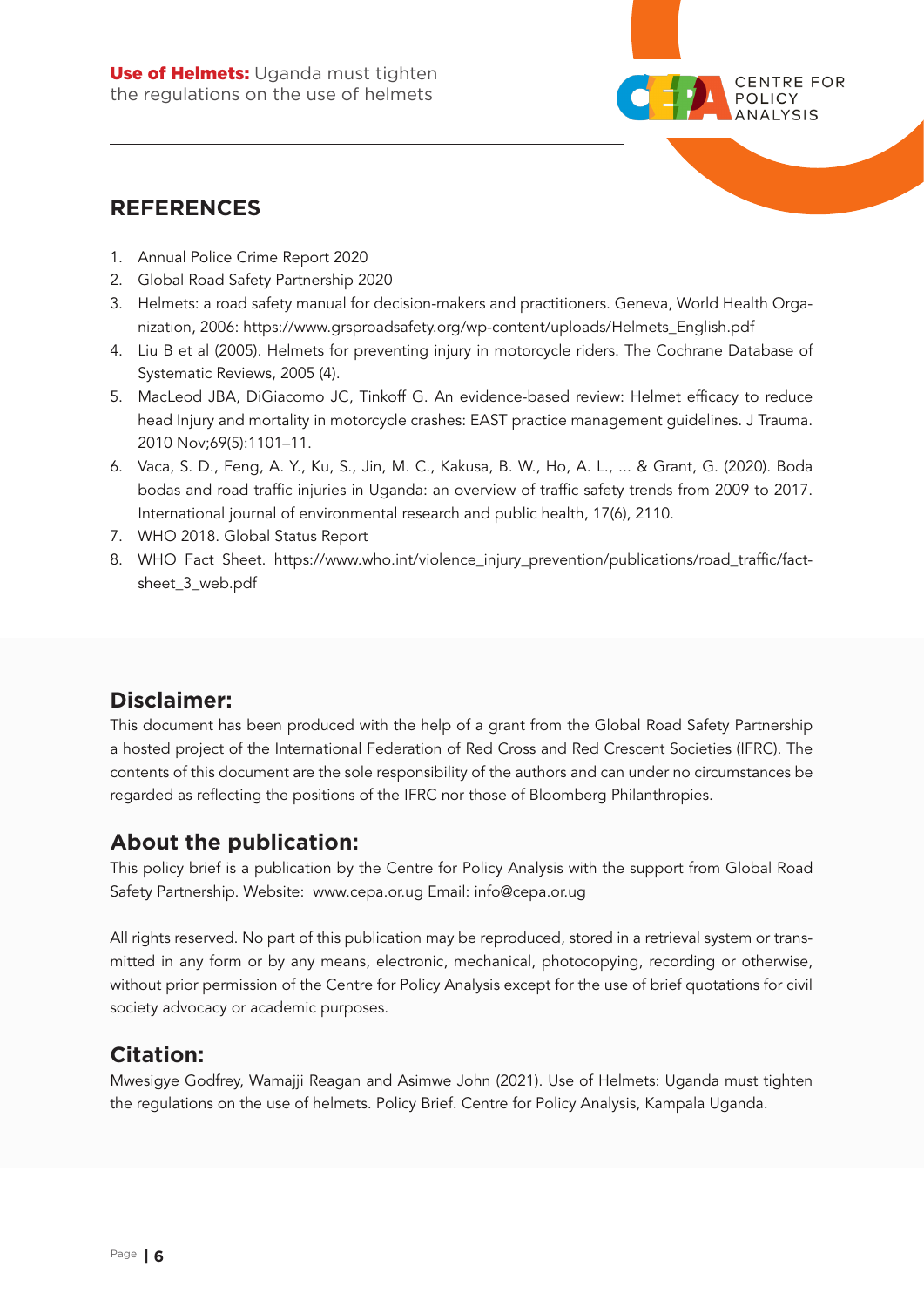

Published by CEPA P. O. Box 23276, Kampala Email: info@cepa.or.ug Website: http://www.cepa.or.ug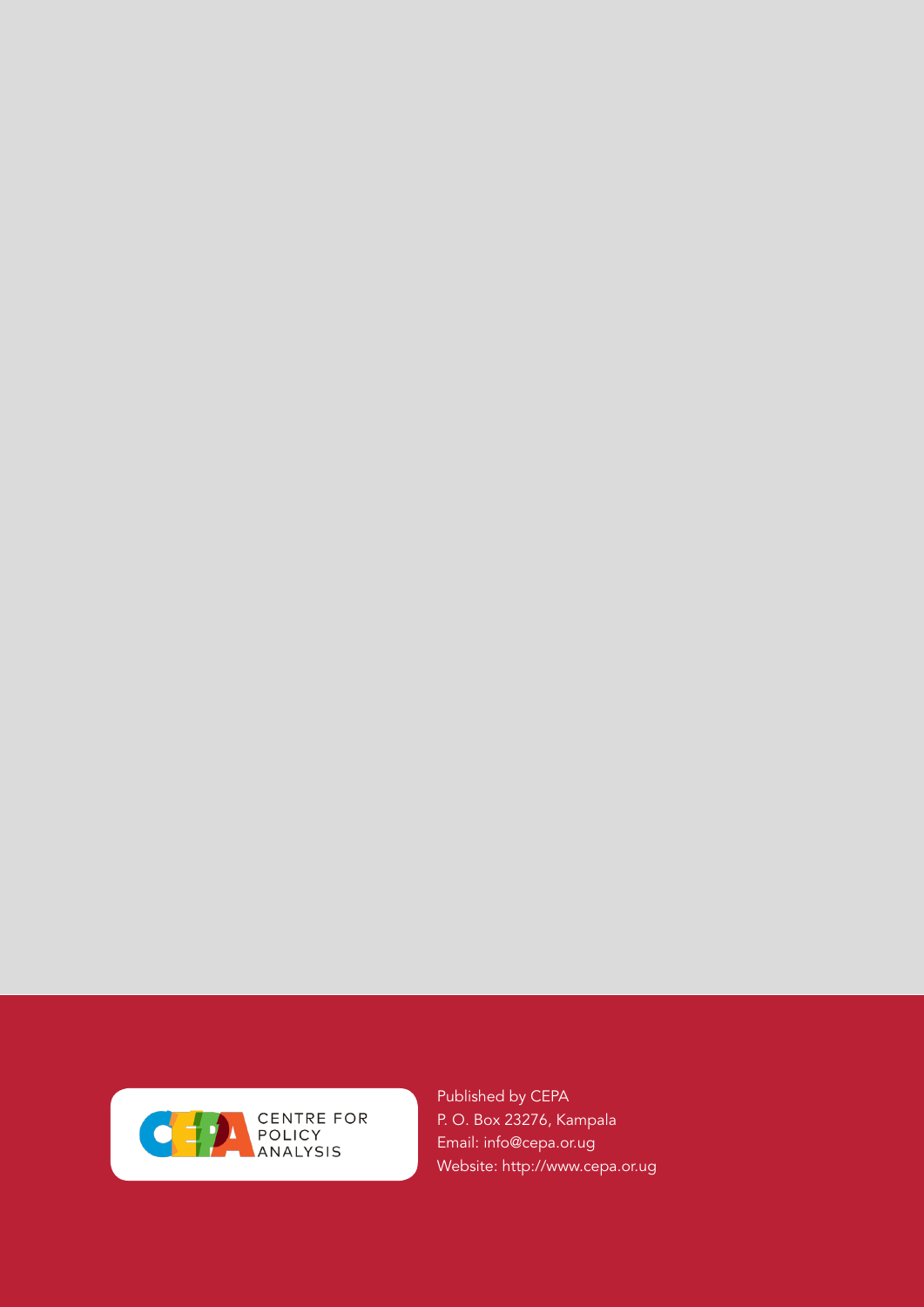# Child Restraints:

Why Uganda needs a regulation to guide the use of child restraints?



A Policy Brief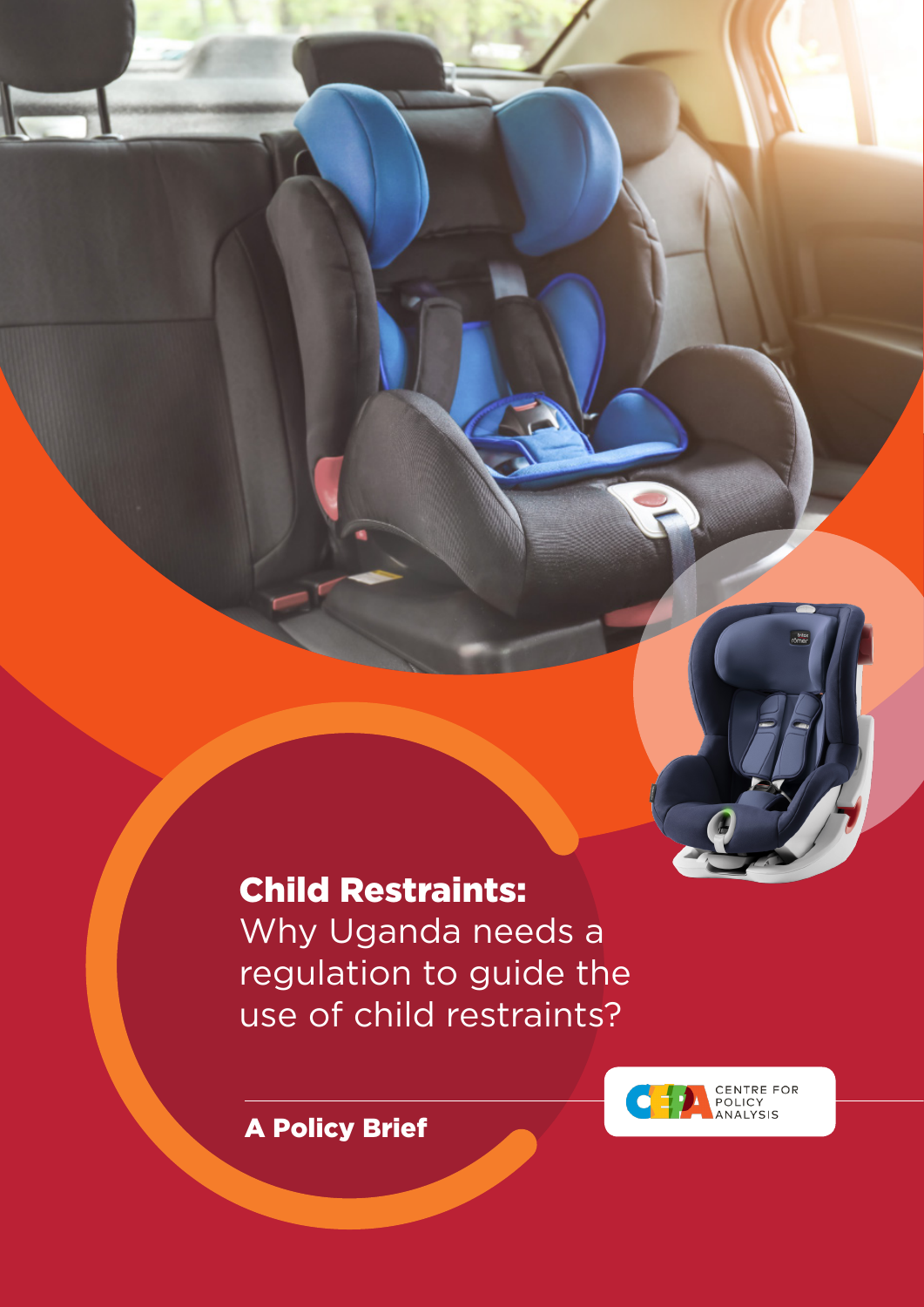

## **1. Introduction**

The safest place for passenger children aged 12 years and below is in the back seat, properly restrained in an approved child safety seat.<sup>1</sup> Specially manufactured child restraints should be used for children. There are several types of restraints suitable for children.2 However, currently, Uganda does not have regulations relating to child restraints. No law prescribes the use of child restraints for children passengers in Uganda. The country has a law and regulation on the use of seatbelts but does not have any that is specific on the use of seatbelts.

Children and infants need a child restraint system that accommodates their size and weight and can adapt to cope with the different stages of their development. Just like adult seatbelts, child restraints in cars are meant to keep a child firmly secured in their seat so that in the event of sudden braking or crash the child is not thrown against the car interior or ejected from the vehicle.<sup>3</sup> For the safety of the children, while using vehicles as passengers, they must always use restraints. This, therefore, requires that government establishes a law and regulation to guide the use of child restraints.

# **2. Methodology**

This policy brief was informed by the desk review research by the Centre for Policy Analysis: *Assessment of the Legal and Regulatory Framework for Road Safety in Uganda.* The study predominantly adopted a desk review approach to identify the gaps in the legal and regulatory framework for road safety. A systematic review of the documents concerning the road safety policies, laws and regulations was conducted. The analysis was also informed by consultations with the key stakeholders in road safety in Uganda.

## **3. Assessing the relationship between the use of child restraints and road traffic injuries**

Most child restraint systems are designed to be installed using the vehicle's seat-belt. There is also ISOFIX, a system that uses purpose-designed mounting points provided in the vehicle to attach the child restraint with a rigid mechanism, rather than using the seat-belt to secure the restraint.<sup>4</sup>

<sup>1</sup> Seat-belts and child restraints: a road safety manual for decision-makers and practitioners London, FIA Foundation for the Automobile and Society, 2009

<sup>2</sup> Ibid

<sup>3</sup> Ibid, WHO

<sup>4</sup> ISOFIX and passenger safety systems in road vehicles. International Organization for Standardization (http://www. iso.org/iso/support/faqs/faqs\_widely\_used\_standards/widely\_used\_standards\_other/isofix\_and\_passenger\_safety\_systems\_in\_ road\_vehcles.htm ).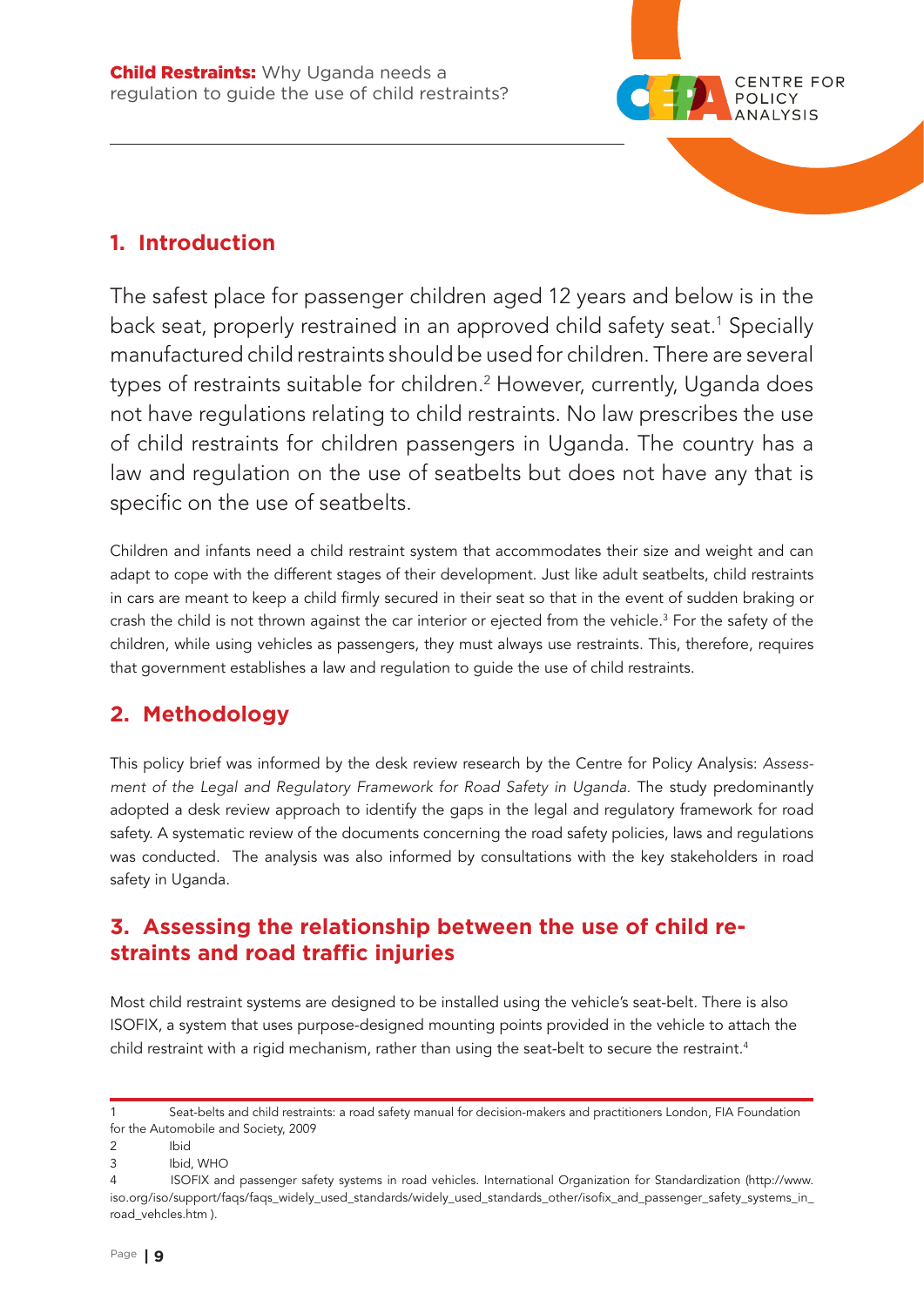

#### Table1: Weight categories of child restraints

| Group        | <b>Description</b>                         |
|--------------|--------------------------------------------|
| $\circ$      | For children of a mass less than 10 kg     |
| $O+$         | For children of a mass less than 13 kg     |
|              | For children of a mass from 9kg to 18 kg   |
| $\mathbf{H}$ | For children of a mass from 15 kg to 25 kg |
| $\mathbb{H}$ | For children of a mass from 22 kg to 36 kg |

*Source: Seat-belts and child restraints: a road safety manual5*

Infants under the age of 1 year (Group 0 or 0+): The smaller the child, the lower the force needed for injury. A rear-facing child restraint system (sometimes called an "infant car seat") provides the best protection for infants until they are both 1 year of age and at least 13 kilograms (kg) weight. For the best protection, infants should be kept rear-facing for as long as possible. The safest place for infants is in the back seat in an approved rear-facing infant car seat.

Children aged 1-4 years (Group I): A restraint system needs to limit forward head movement in a frontal impact and provide protection from intrusion in a side impact. The best type of child restraint for young children is the child safety seat. The integral harness secures the child and spreads the crash forces over a wide area. This seat will last them until either their weight exceeds 18 kg or they grow too tall for the height of the adjustable harness.<sup>6</sup>

Children aged 4-6 years (Group II): Booster seats are best used only when a child has outgrown a safety seat. They are designed for weights from 15 kg to 25 kg. Children should continue to ride in a booster seat until the lap and diagonal belts in the car fit properly, typically when they are approximately 145 centimetres (cm) tall. The booster seat has a back and can provide some protection in a side impact.7

Children aged 6-11 years (Group III): Booster cushions without backs are designed for weights from 22 kg to 36 kg, but manufacturers are now producing booster cushions with backs that cover the full 15 kg to 36 kg range. Shield booster seats, which have a plastic shield in front of the child, offer less protection and should not be used. Booster seats for children aged 4–7 years have been shown to reduce injury risk by 59% compared to seat-belts alone.<sup>8</sup>

<sup>5</sup> Seat-belts and child restraints: a road safety manual for decision-makers and practitioners London, FIA Foundation for the Automobile and Society, 2009

<sup>6</sup> Child passenger safety program. United States Department of Transportation, National Highway Traffic Safety Administration (NHTSA) (http://www.nhtsa.gov/portal/site/nhtsa/menuitem.9f8c7d6359e0e9bbbf30811060008a0c/ ).

<sup>7</sup> Child passenger safety program. United States Department of Transportation, National Highway Traffic Safety Administration (NHTSA) (http://www.nhtsa.gov/portal/site/nhtsa/menuitem.9f8c7d6359e0e9bbbf30811060008a0c/ ).

<sup>8</sup> Durbin DR, Elliott MR, Winston FK. Belt-positioning booster seats and reduction in risk of injury among children in vehicle crashes. Journal of the American Medical Association, 2003, 289(14):2835–2840.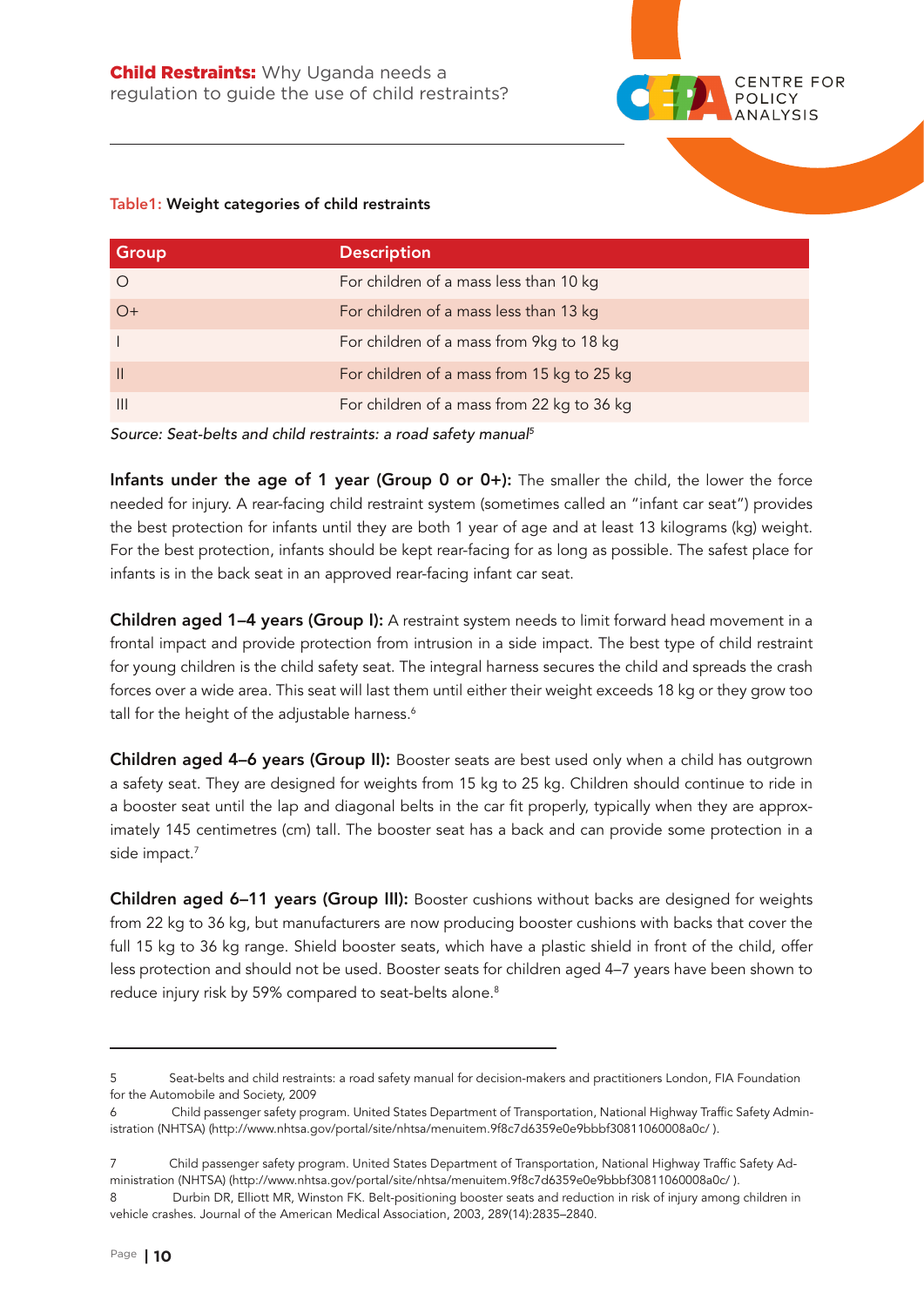

# **3.1 How are child restraints effective?**

Assessment of the effectiveness of child restraints in relation to the risk of injury to children in different seating positions in cars indicated that the restraints reduce the risk.<sup>9</sup> Children who sit in the rear without child restraints have around 25% lower risk of being injured than children who sit in the front without restraints. For children using restraints in both seating positions, the risk in the rear is 15% lower than in the front  $10$ 

|                                                                                      | Percentage change in risk of injury |                         |
|--------------------------------------------------------------------------------------|-------------------------------------|-------------------------|
| Type of restraint used                                                               | Best estimate                       | 95% confidence interval |
| Restraining children aged 0-4 years in a<br>forward-facing child restraint           | $-50$                               | $(-70; -30)$            |
| Restraining children aged 0-4 years in a<br>rear-facing child restraint              | $-80$                               | $(-90; -70)$            |
| Restraining children aged 0-4 years with<br>a seatbelt Only                          | $-32$                               | $(-35; -29)$            |
| Restraining children aged 5-9 years in<br>appropriate child restraint with seat-belt | $-52$                               | $(-69; -27)$            |
| Restraining children aged 5-9 years using<br>a seatbelt only                         | $-19$                               | $(-29; -7)$             |

### Table2: Effects of child restraints in cars on child's risk of injury as a passenger

*Source: Elsevier, 2004 cited in the Seat-belts and child restraints: a road safety manual.*

The effect of child restraints depends on the type of restraint used. A child up to 4 years of age has a 50% lower risk of injury in a forward-facing child restraint and 80% lower in a rear-facing seat. This compares with injury reduction of only 32% when an adult seat-belt is worn.

For children aged 5–9 years, child restraints reduce injury by 52%, whereas for seatbelts alone the reduction is only 19%. For older children aged 10–14 years seat-belts reduce injury by 46%.

## **4. Gaps in the legal and regulatory framework**

Uganda, at the moment, has no law or regulation that prescribes the use of restraints for children passengers. There is no minimum age for the children to sit in the front row seat of the cars. Because of the small size of children, some motor vehicles transport them in excess compared to the prescribed number of passengers for PSVUs and the law is silent on this.

<sup>9</sup> Elvik R, Vaa T, eds. The handbook of road safety measures. Elsevier, 2004.

<sup>10</sup> Seat-belts and child restraints: a road safety manual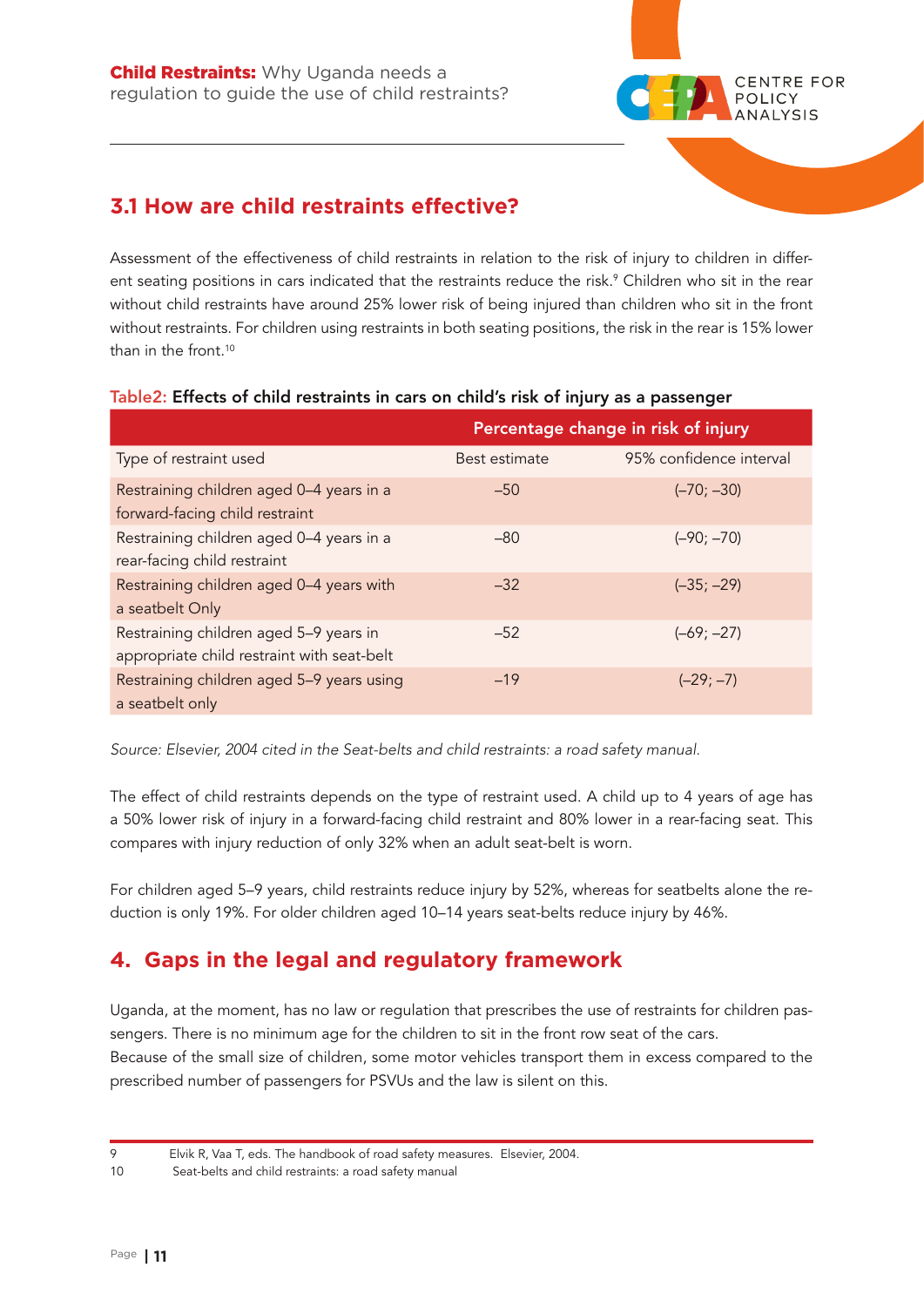

• Draft a regulation that explicitly prohibits children below five years from sitting in the front rows of motor vehicles.

**CENTRE FOR** POLICY

- Draft a regulation that mandates the use of child restraints for children below 5 years while in motor vehicles and specify the type of restraints for children below 11 years.
- Establish a clear regulation prohibiting the transportation of an excess number of children as per the prescribed passenger capacity of the vehicle.

### **REFERENCES**

- 1. Child passenger safety program. United States Department of Transportation, National Highway Traffic Safety Administration (NHTSA) (http://www.nhtsa.gov/portal/site/nhtsa/ menuitem.9f8c7d6359e0e9bbbf30811060008a0c/ ).
- 2. Durbin DR, Elliott MR, Winston FK. Belt-positioning booster seats and reduction in risk of injury among children in vehicle crashes. Journal of the American Medical Association, 2003, 289(14):2835–2840.
- 3. Elvik R, Vaa T, eds. The handbook of road safety measures. Elsevier, 2004.
- 4. ISOFIX and passenger safety systems in road vehicles. International Organization for Standardization (http://www.iso.org/iso/support/faqs/faqs\_widely\_used\_standards/widely\_used\_ standards\_other/isofix\_and\_passenger\_safety\_systems\_in\_road\_vehcles.htm ).
- 5. Seat-belts and child restraints: a road safety manual for decision-makers and practitioners London, FIA Foundation for the Automobile and Society, 2009

## **Disclaimer:**

This document has been produced with the help of a grant from the Global Road Safety Partnership a hosted project of the International Federation of Red Cross and Red Crescent Societies (IFRC). The contents of this document are the sole responsibility of the authors and can under no circumstances be regarded as reflecting the positions of the IFRC nor those of Bloomberg Philanthropies.

About the publication:

This policy brief is a publication by the Centre for Policy Analysis with the support from Global Road Safety Partnership. Website: www.cepa.or.ug Email: info@cepa.or.ug

All rights reserved. No part of this publication may be reproduced, stored in a retrieval system or transmitted in any form or by any means, electronic, mechanical, photocopying, recording or otherwise, without prior permission of the Centre for Policy Analysis except for the use of brief quotations for civil society advocacy or academic purposes.

## **Citation:**

Mwesigye Godfrey, Wamajji Reagan and Asimwe John (2021). Child restraints: Why Uganda needs a regulation to guide the use of child restraints? Policy Brief. Centre for Policy Analysis, Kampala Uganda.